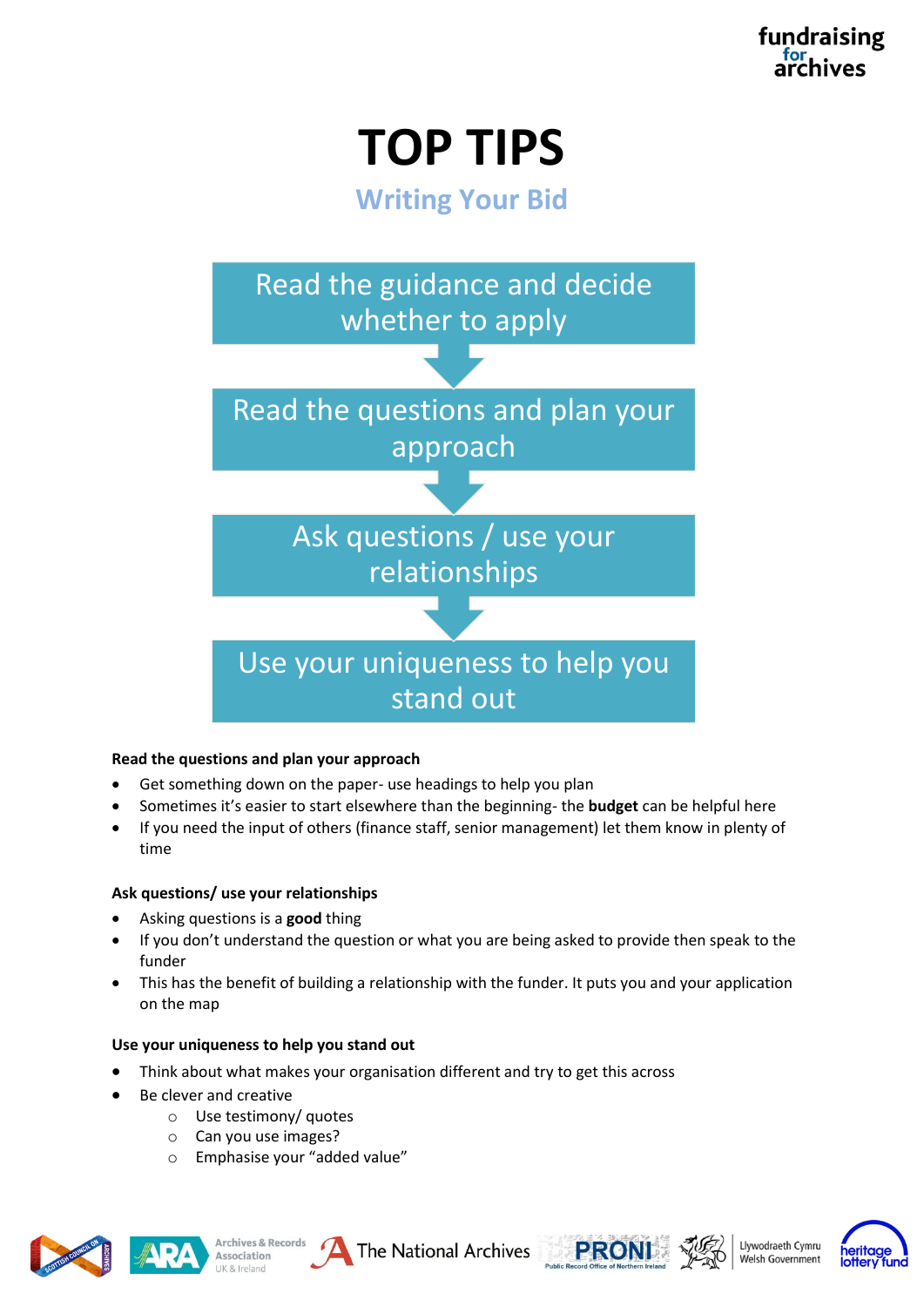# fundraising



## **Ensure you have a robust project budget**

- Work with Finance staff from the start- don't leave it til last!
- Think about the full and true cost of the project- marketing, maintenance costs etc
	- o For further hints and tips regarding full cost recovery see <file:///C:/Users/ldavis1/Downloads/Full-Cost-Recovery.pdf>
- Ensure you have put a true and fair number in for volunteer hours. Some funders allow volunteer hours to be used as match funding
- Think about match funding and value for money
- Be open about how you will be funding the rest of the project e.g. "We will be submitting applications to…" or "We have applied to X, Y & Z fund and are expecting a response from X"
- Stick to the criteria in terms of what the funder will and won't fund

# **Presentation matters**

- Use well formatted text (font, size, spacing, etc…)
- Check any requirements
- Use tables/ images where they add value (and save space!)
- Ask someone you don't work with to review it. This will help identify any jargon that has slipped in!
- Use apendices if you can to support main bid
- Don't be afraid to bullet point- this can make big chunks of text clearer to the funder

# **Fitting applications in on top of the day job**

- Ensure that you require input from others to complete your bid- they are aware of the timelines you are working to
- Completing a huge application form can be daunting. Sometimes starting with the sections you know, such as budget, helps you get your teeth into a bid
- Often it works well not to try and complete the bid in one go, but set aside chunks of time to work on it
- If using an application form it can be helpful to draft into a word document first and then transfer it to the application form when you are happy with it